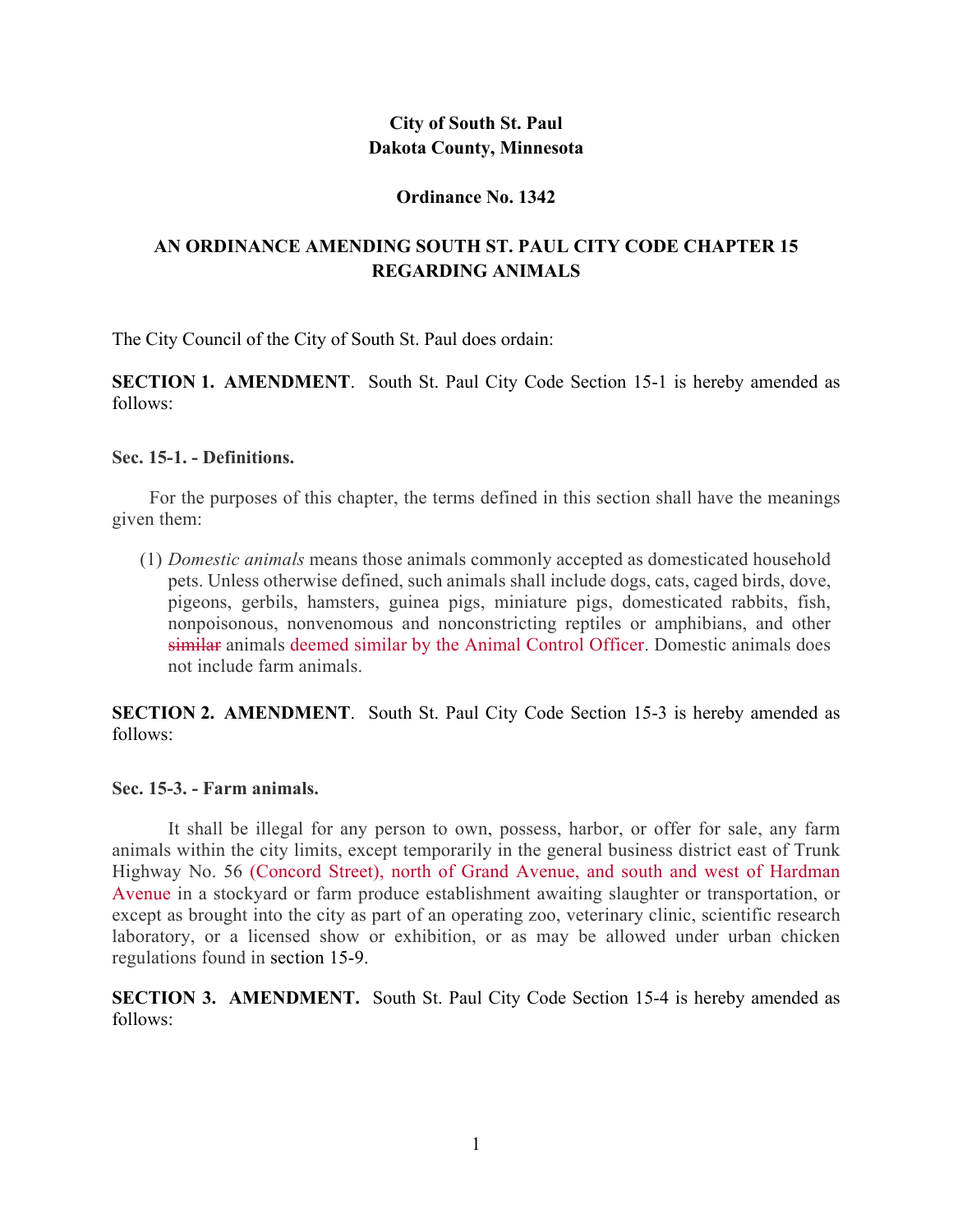## **Sec. 15-4. - Basic care.**

All animals shall receive from their owners kind treatment, sufficient shelter, and sufficient food and water for their comfort.

- (a) *Proximity to certain uses.* A dove cote, dog kennel, rabbit warren, pigeon loft or other yard or establishment where small animals or fowl are kept must not be maintained closer than 50 feet from any apartment, hotel, restaurant, retail food store, building used for school, religious or hospital purposes, or residence other than occupied by the owner or occupant of the premises where the animals are kept. Except as may be allowed under backyard chicken regulations found in section 15-9.
- (b) *Keeping at residence.* A person may keep up to two rabbits, guinea pigs, dove, or pigeons that are more than four months old on any residential premises less than five acres within the city.
- (c) *Permit.* The city council may grant a special animal permit for more than the number of animals allowed pursuant to subsection 15-4(b) if:
	- (1) The person undergoes an inspection of the premises by the animal control officer;
	- (2) The person provides the city clerk with the names and addresses of all property owners within 75 feet of applicant's property so that they may be sent notice of the hearing, or provides the city clerk with a signed acknowledgement of the property owners within 75 feet of the applicant's property stating that they have been informed of the council hearing date for such permit and that they have no objection to the granting of the special animal permit;
	- (3) After a hearing, the city council finds that no nuisance will be created and granting the special animal will not be detrimental to the health, safety and welfare of the public.
- (dc) *Cleaning animal shelters.* All structures, pens, or yards where animals or fowl are kept or permitted to be must be maintained in a clean and sanitary condition, devoid of all rodents and vermin, and free from objectionable odors and animal waste. The interior walls, ceiling, floors, partitions, appurtenances of all the structures must be properly maintained. The city, upon the complaint of any individual, will inspect any structure or premises and issue any order as may be necessary to carry out the provisions of this section.

**SECTION 4. AMENDMENT.** South St. Paul City Code Section 15-9 is hereby amended as follows:

**Sec. 15-9(h). – Keeping of certain animals permitted.**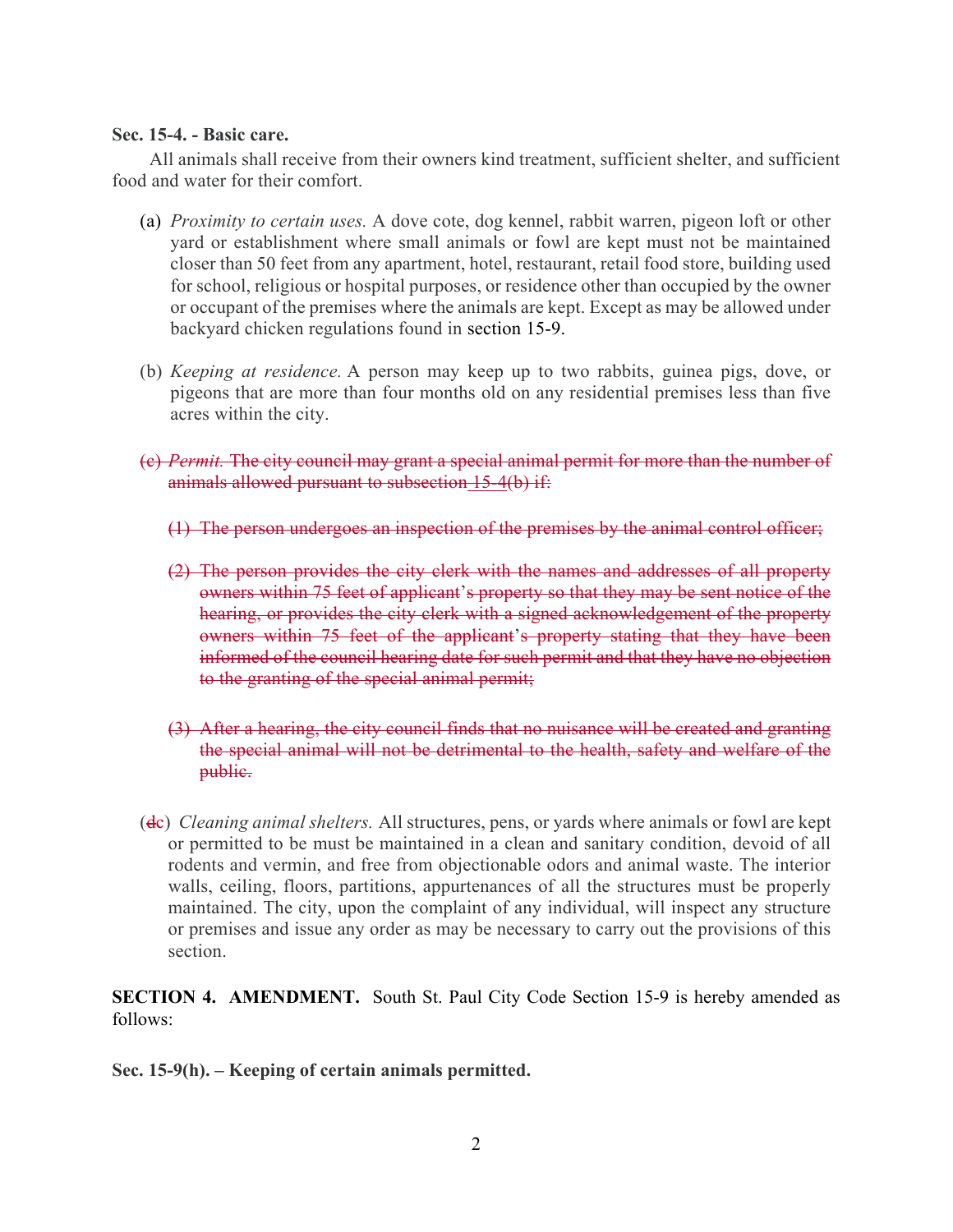(h) *Duration of license.* A license to keep chickens shall be issued for a period of two years beginning January 1 and terminating on December 31. the lifetime of the owner of the property, so long as the owner continues to own the property and continues to own chickens. If property ownership is transferred or changes, the new owner must apply for a new license. If the property owner does not own chickens for a period of 6 months, the license automatically terminates. The City will request ownership verification of the chickens every two years. Applications for a renewal license must be made at least 60 days prior to its expiration.

**SECTION 5. ENACTMENT.** South St. Paul City Code Section 15-11 is hereby enacted as follows:

### **Sec. 15-11. – Special Permits.**

The city clerk may administratively grant a special animal permit for more than the number of animals allowed pursuant to subsection 15-4(b) if:

- (a) The person undergoes an inspection of the premises by the animal control officer;
- (b) The person provides the city clerk with the names and addresses of all property owners within 75 feet of applicant's property so that they may be sent notice of the hearing, or provides the city clerk with a signed acknowledgement of the property owners within 75 feet of the applicant's property stating that they have been informed of the council hearing date for such permit and that they have no objection to the granting of the special animal permit;
- (c) The city clerk finds that no nuisance will be created and granting the special animal will not be detrimental to the health, safety and welfare of the public.

## **SECTION 6. AMENDMENT.** South St. Paul City Code Section 15-22 is hereby amended as follows:

#### **Sec. 15-22. –Application process.**

- (c) *Vaccination.* All dogs, cats and miniature pigs kept, harbored, or maintained within the city shall be vaccinated by a licensed veterinarian for rabies, with a live modified vaccine and distemper. The owner must present proof of required vaccinations at the time of application for an animal license. The owner must keep a certificate of vaccination valid for the license term. Upon demand made by the city clerk, animal control officer or police officer, the owner shall present the required certificate of vaccination. In cases where certificates are not presented, the owner shall have seven days in which to present the certificate to the city clerk, animal control officer or police officer.
- (d) *License term.* Except for dangerous dogs licenses, which are issued for a one-year term, all other dog, cat and miniature pig licenses, including potentially dangerous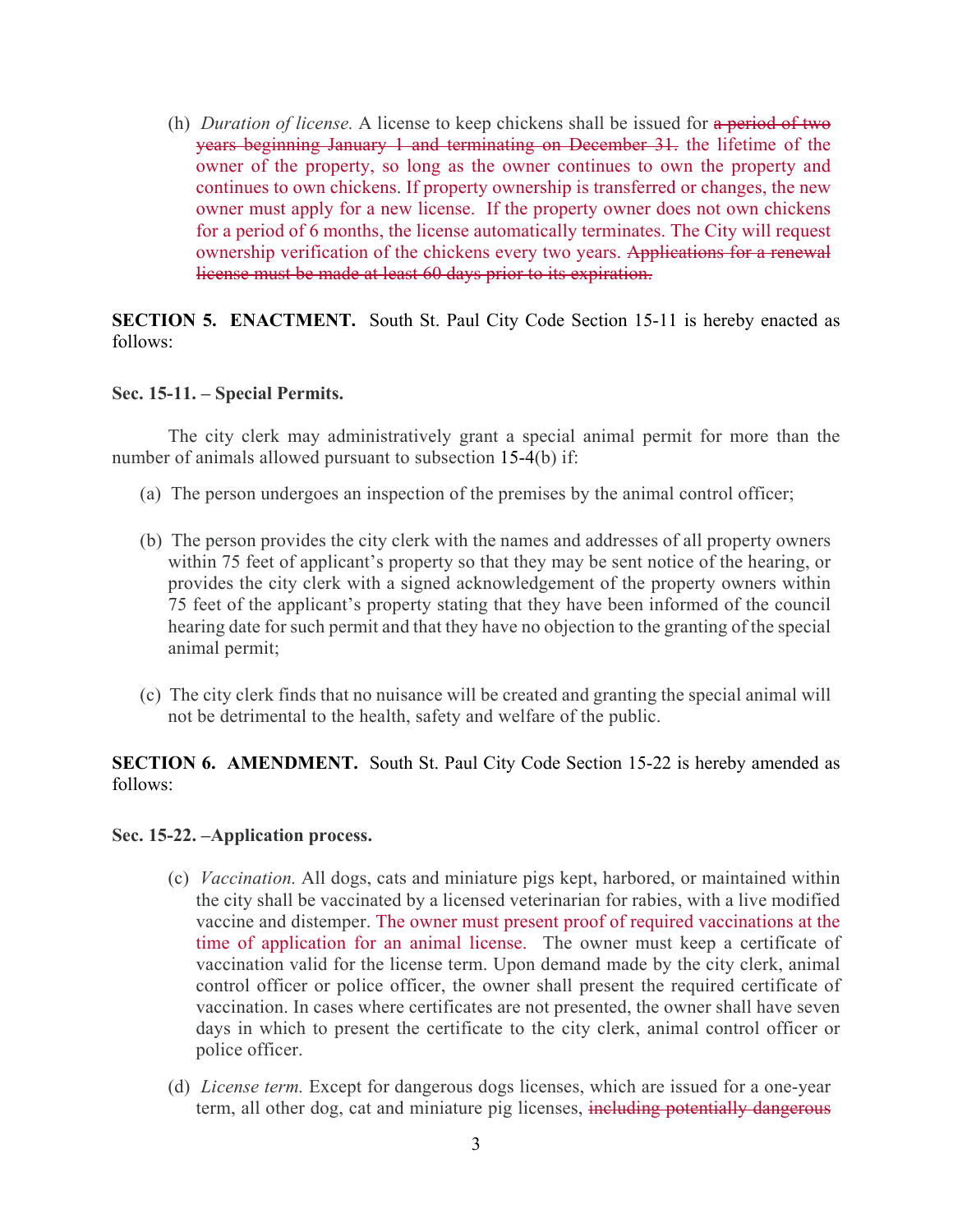dogs, are issued for a two-year term, beginning on January 1. There shall be no proration of the license fee if the application for a license is made after January 1. are issued for the lifetime of the dog (including a potentially dangerous dog), cat and miniature pig.

**SECTION 7. ENACTMENT.** South St. Paul City Code Chapter 15, Article VII is hereby enacted as follows:

## **ARTICLE VII – FEEDING WATERFOWL AND NUISANCE WILDLIFE**

## **Sec. 15-82. Findings, Purpose, and Intent.**

- (a) *Policy and purpose*. Waterfowl waste deposited near bodies of water or within the watershed can have deleterious effects upon the environmental conditions within those bodies of water. In addition, such waste from waterfowl and nuisance wildlife may spread bacteria, viruses and parasites causing illness and disease. By enactment of this section, the City Council intends to protect the public health, safety and welfare of the citizens of the city from such effects.
- (b) *Definitions*. For the purpose of this section, the following definitions shall apply unless the context clearly indicates or requires a different meaning.

*NUISANCE WILDLIFE.*Includes wildlife that is commonly considered aggressive, dangerous or the carriers of rabies, viruses, diseases and parasites, and includes wildlife such as, but limited to, raccoons, foxes, opossums and coyotes. *NUISANCE WILDLIFE*  does not include non-aggressive wildlife such as, but not limited to, songbirds, squirrels and rabbits or any small animal kept on residential property as authorized by a special written permit issued by the City Council, as long as the feeders comply with  $(d)(5)$  below.

*WATERFOWL.* Includes, but is not limited to, geese, ducks and sea gulls.

- (c) *Feeding prohibited.* No person may feed waterfowl or nuisance wildlife on private or public property in the city or place or permit to be placed on the ground, shoreline, body of water or structure any food, food by-products, garbage or animal food, which may reasonably be expected to intentionally result in waterfowl or nuisance wildlife feeding.
- (d) *Exceptions.* The prohibition against feeding waterfowl or nuisance wildlife shall not apply to the following:
	- (1) Veterinarians who have custody of or manage waterfowl;
	- (2) Persons who, acting within the scope and course of their employment with any governmental entity, have custody of or manage waterfowl or nuisance wildlife;
	- (3) Persons who are trapping or taking waterfowl or nuisance wildlife where such trapping or taking is authorized pursuant to a permit issued by the State Department of Natural Resources; and